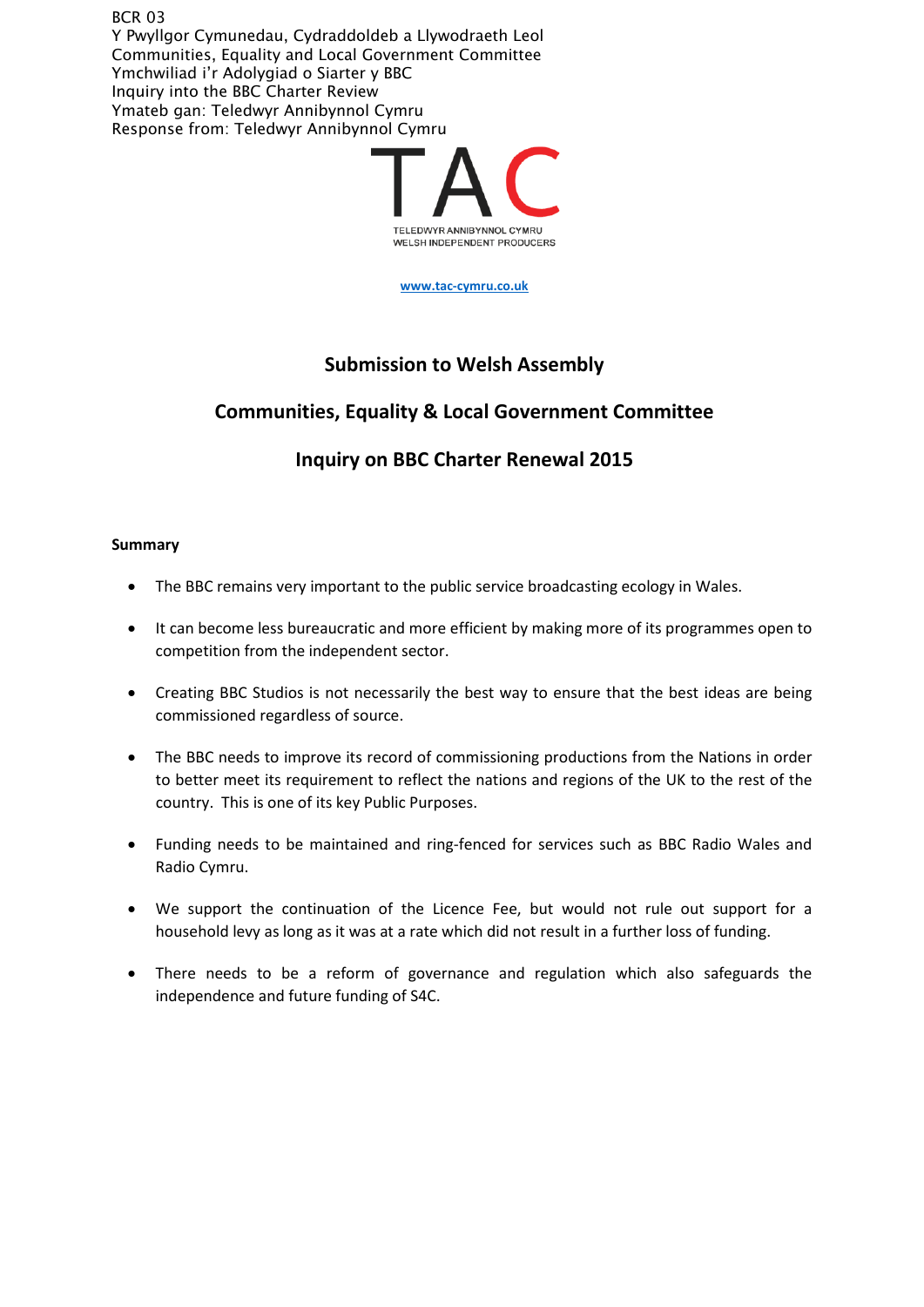#### **Introduction**

- 1. Teledwyr Annibynnol Cymru (TAC) is the trade association representing independent TV production companies in Wales. There are around 55 Welsh companies producing a wide range of television, radio and multiplatform content in genres that include children's, drama, comedy, factual, documentary, animation, entertainment, music and sport.
- 2. TAC members produce content for the UK network broadcasters. They sell programmes and formats abroad and are involved in international co-productions. TAC members also make content for Wales-based broadcasters such as BBC Wales and S4C - the latter of which, as a publisher–broadcaster, works very closely with our sector.
- 3. TAC is pleased to have the opportunity to give its views on the BBC for the purposes of this inquiry on Charter Review.

## **The Committee's areas of interest**

### **The future provision of the BBC's services in Wales, in both the English and Welsh languages;**

- 4. The UK has a successful mixed broadcasting ecology that, through the free-to-air Public Service Broadcasters (PSBs) plus the cable and satellite broadcasters, provides a rich mix of programming and associated content. Together, these broadcasters provide a competitive environment in which indie producers can take their ideas to a number of different commissioners depending on their services and remits.
- 5. Whilst we would like to see more engagement from some TV broadcasters with the Indie sector in Wales, nevertheless overall it is a system which provides great benefit to viewers in Wales and the Welsh economy. For Wales specifically there is a reasonable degree of plurality provided via BBC Wales, S4C and, to an extent, ITV Wales. Radio Wales and Radio Cymru provide two popular services which commission partly from the independent sector, enabling TAC members to gain additional commissions.
- 6. TAC agrees with the conclusion of Ofcom's recent third review of public service broadcasting, that 'The BBC remains the cornerstone of the PSB system and is the key driver of investment across the system' <sup>[1](#page-1-0)</sup>. The BBC invests heavily in creativity, estimated at some £2.2bn overall in [2](#page-1-1)013-14, of which £1.2bn went to the wider creative industries in the UK<sup>2</sup>.
- 7. Any reduction in the capacity of one of the UK's leading commissioners of creative content would undoubtedly weaken this ecology. The BBC should remain well-funded, commissioning content across many genres and platforms to continue its overall function of informing, educating and entertaining the British public.
- 8. The BBC has of course made significant investment in some parts of Wales, notably Cardiff, where its drama facilities produce many high-quality programmes such as *Sherlock* and *Doctor*

<span id="page-1-0"></span> <sup>1</sup>Ofcom. Public Service Broadcasting in the Internet Age: third review of PSB. July 2015, p7

<span id="page-1-1"></span><sup>&</sup>lt;sup>2</sup> Frontier Economics. The contribution of the BBC to the UK creative industries. 2015, p3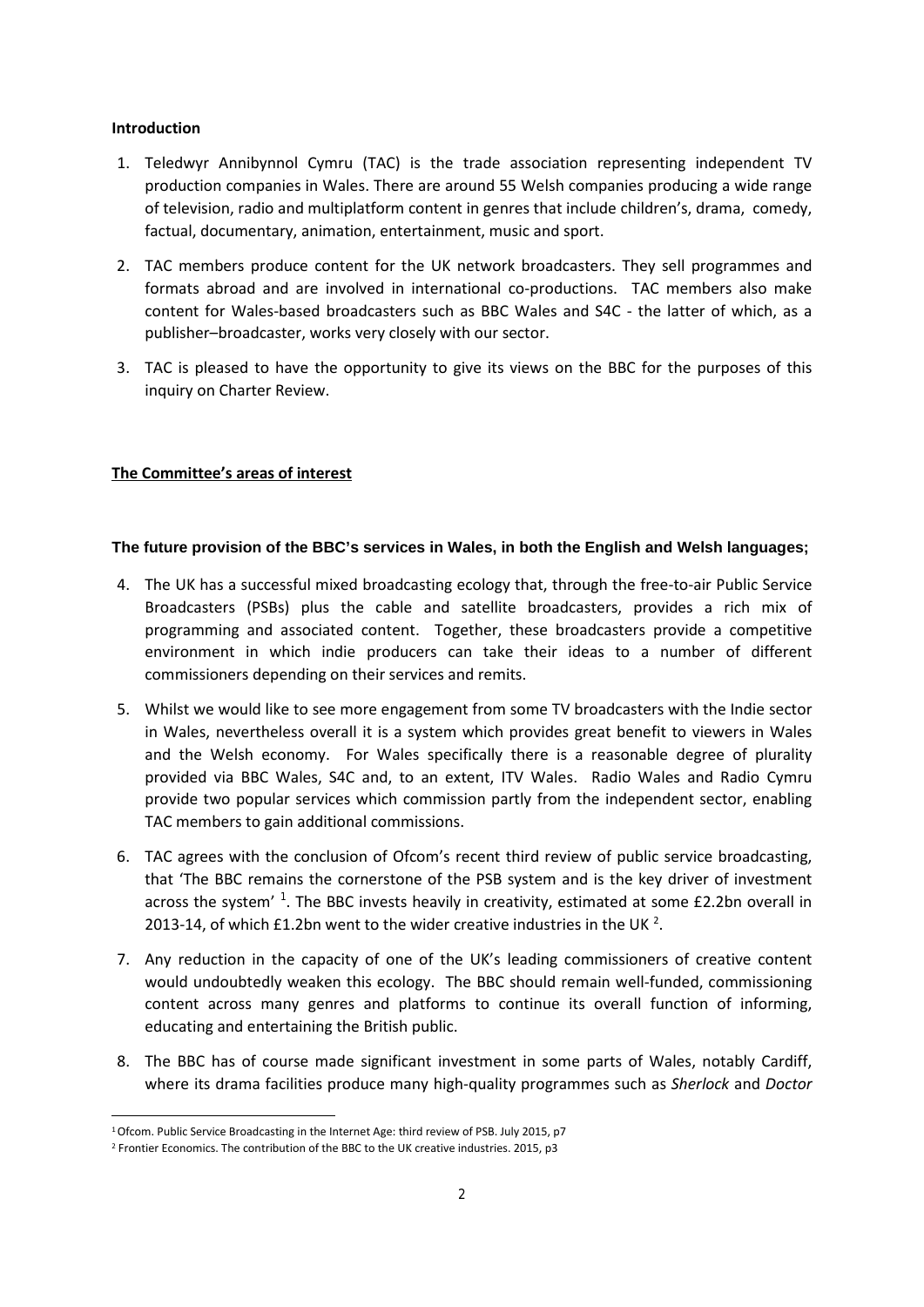*Who*. Whilst this is welcome, in itself it does not satisfy the BBC's public purpose of 'representing the UK, its nations regions and communities'. The BBC must allow the opportunity for the producers who are embedded in communities around the Wales to make more of its programmes and other content and thus bring their own talent, ideas, stories and perspectives to the screen. We note that the BBC itself in its Charter Review Document on BBC Studios says that in deciding on its commissioning strategy in the nations;

'we need to give careful consideration to the different context in each Nation: the market for local-only content is much smaller than network, with more fragile ecologies of independent producers. In addition, this output plays a unique and important role in the BBC's programming portfolio, meeting the distinctive needs of audiences that may not be well served by other broadcasters. The BBC is keen to ensure that it considers the full range of issues in reaching a final decision in this area.' <sup>[3](#page-2-0)</sup>

9. We would also point the Committee to the findings of the BBC Trust, which in its recent Content Supply Review stated that:

'The Trust will want to ensure that the BBC has developed considered, clear-sighted plans that set out what the right commissioning mix is across the nations and regions. The Trust will also want to see how the BBC's production centres across the UK intend to work more effectively together with the independent sector based in different parts of the UK to develop creative, sustainable, local ecologies'. [4](#page-2-1)

- 10. TAC agrees entirely with this stance and we would like to see this included in the Charter and Agreement as an express objective to be delivered by the BBC and measured by whichever regulator replaces the Trust.
- 11. Greater engagement from the BBC would enable more programme makers, including those based in the nations and regions, to compete to make programmes for the BBC's UK-wide TV networks. Whilst we welcome under the BBC's Compete or Compare proposals the removal of the 50% in-house guarantee for TV, we are concerned that making most of BBC's in-house operation a commercial arm ('BBC Studios') which could compete against indies for commissions from other broadcasters, constitutes an wanted intervention in an already highly competitive market. Additionally, this could involve using public money to finance the venture.
- 12. The BBC needs to become less bureaucratic, smaller in size and more concerned with channelling the Licence Fee funding out into creative communities in Wales and indeed the rest of the UK.
- 13. TAC also opposes any significant changes to the Terms of Trade which govern the negotiations between indie producers and the PSBs. These have been the foundation upon which the SMEs in our sector have been set up and built their businesses to become as successful as they are today.

<span id="page-2-0"></span> <sup>3</sup> BBC Studios: Strengthening the BBC's role in the creative industries. BBC, September 2015, p13

<span id="page-2-1"></span><sup>4</sup> Review of the Supply arrangements for TV, Radio and Online. BBC Trust, June 2015, p17-18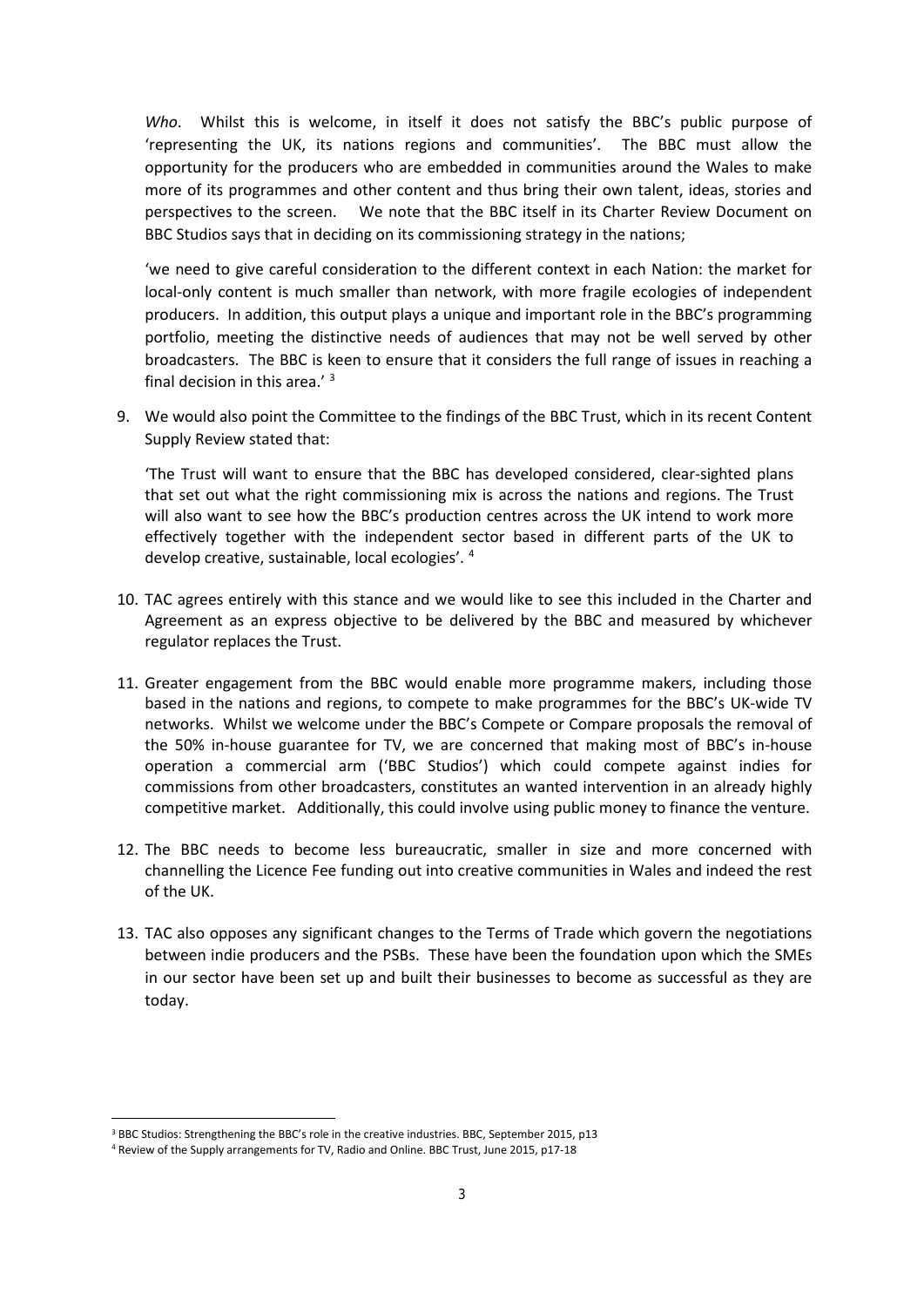## **The BBC's current and future funding, governance and accountability arrangements as they relate to Wales**

### **Funding**

- 14. TAC supports the type of universal funding model used to support the BBC so far. It serves to create a large number of services, without impacting on the advertising–raising abilities of the commercial sector, or similarly upon the ability of subscription channels to gain customers. The Licence Fee remains largely fit for purpose, provided it is adjusted to allow for the iPlayer catch 'loophole'.
- 15. The household levy is also an interesting idea and we note that the BBC has suggested it may even be a mechanism for increasing the overall level of funding back to near where it was prior to the removal of inflation linking some years previously.
- 16. TAC shared the concerns of many that the recent Licence Fee deal between the Government and the BBC, in its haste and behind-closed-doors approach, echoed that of 2010, which saw new demands put upon the Licence Fee including the part-funding of S4C. This has resulted in a reduction of funding and increased instability not only for the BBC itself but also for S4C (see separate section below).
- 17. One result of the Charter Review process should be a protection of the BBC and S4C's funding, to prevent such sudden and non-consultative deals being done in the future. We would argue there is no sound evidence to justify cutting the public funding of organisations which are investors in the creative economy and thereby generate a proportionally greater amount of economic and cultural wealth than the public investment in them equates to.

### **Governance**

- 18. TAC has maintained a positive relationship with the BBC Trust, particularly in Wales and regularly meets with the individuals involved. We nevertheless concur with what seems a growing consensus that the BBC Trust has not been sufficiently separate from the Corporation to be fully able to carry out the duties of either an external impartial regulator, or a unitary board.
- 19. TAC agrees with the idea that the BBC should have its own unitary governing board plus a fully independent impartial regulator to ensure it is providing value for money and fulfilling its remit. We would regard Ofcom as a suitable option, which whilst it may have to recruit some additional staff would otherwise not incur additional cost on the Licence Fee payer.

## **S4C's future, including its funding, operating and governance arrangements, and the services it provides**

- 20. S4C was, until the Spending Review of 2010, funded by a public grant from DCMS of just over £100m – a grant which was inflation linked. Together with its advertising revenues this enabled S4C to provide high-quality content including the children's service 'Cyw', whilst also investing in making the channel available on new platforms.
- 21. This development into new platforms has been very important for S4C as many Welsh speakers live outside of Wales, and therefore it is only since the channel has been made available on the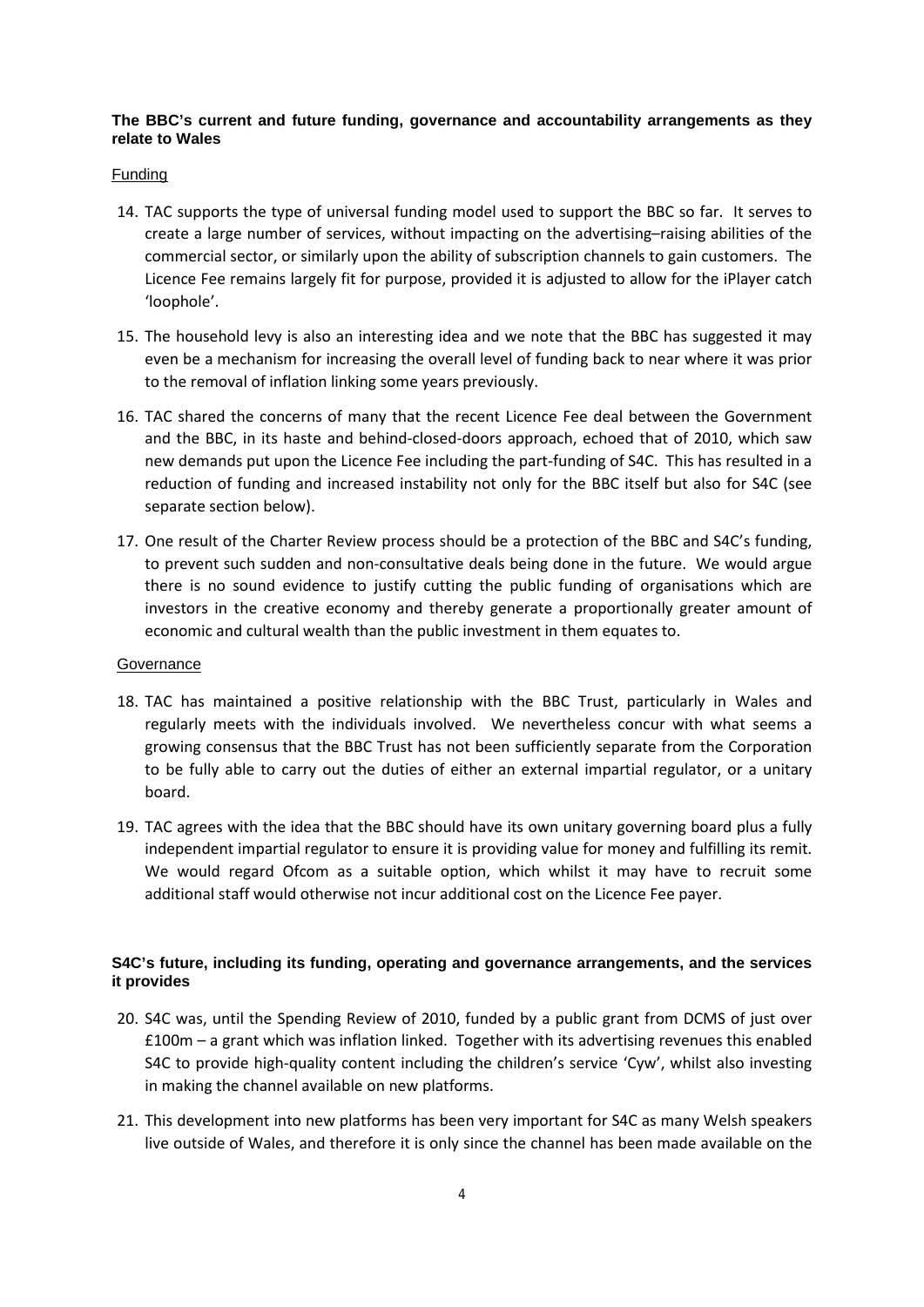web and via services such as Virgin Media that the content has been available for many viewers who would wish to see it. Indeed i-player requests for S4C programmes have been very healthy, with viewing figures increasing by 17[5](#page-4-0)% from March 14 – Mar 15  $5$ .

- 22. S4C competes with BBC Wales for Welsh-based content, as well as seeking co-productions and other media opportunities outside of those pursued by the BBC. It also commissions companies who make not only Welsh language television programmes but also radio content for BBC Radio Wales and BBC Radio Cymru (which commissioned 26% and 19% from indies in 2014-15 respectively<sup>[6](#page-4-1)</sup>). Without those companies splitting their activity across both S4C and the BBC, we would argue that Radio Cymru and Radio Wales would struggle to have an independent sector to supply it with a diverse range of content from around Wales.
- 23. But in the spending review of 2010, the decision was taken to remove most of S4C's public grant and no longer tie it to inflation, meaning it stands at around £6.7m at the current time. In addition, around £75m was committed to S4C from the TV Licence Fee, again not linked to inflation and a sum that has been under threat as each new cut to the BBC's own funding has threatened to be passed onto S4C, despite it being an independent broadcaster with its own programme remits, management and commissioning model.
- 24. As a publisher-broadcaster S4C commissions all its original content from the independent sector, thus helping to make Wales' creative sector a strong area of growth for the country. It is a key enabler for the creative industries in Wales.
- 25. However this economic growth has been under threat both from the cuts to S4C's funding (which amount to a loss of around 36% of its income in real terms<sup>[7](#page-4-2)</sup>) and its Licence Fee income meaning it falls under the auspices of the BBC Trust.
- 26. S4C provides jobs, skills, and the chance for Wales to benefit from its unique locations, stories, perspectives and talent. It is also important in terms of providing plurality – over and above being a Welsh language broadcaster it is a broadcaster which gives Welsh viewers more options to see content that reflects their own lives and surroundings. This is of particular importance bearing in mind Ofcom noted in its third PSB review that: "

'The Nations and their regions are the areas where there is the greatest mismatch between public expectations of PSB and how it is delivering in practice. For example, plurality remains a concern in Wales.' [8](#page-4-3)

27. As noted above, S4C has made every effort to introduce efficiencies and its overheads are now down to 4.4% of its spend <sup>[9](#page-4-4)</sup>, a very low figure. Correspondingly, TAC's members have also sought to ensure that they are working as efficiently as possible. However, it is worth emphasising that some efficiencies in the sector are only one-off gains, as pointed out in Ofcom's PSB review, and that this is not an everlasting process:

<span id="page-4-0"></span> <sup>5</sup> S4C Annual Report 2015. July 2015, p15

<span id="page-4-1"></span> $^6$  Performance against public commitments 2014/15. BBC, 2015, p16

<span id="page-4-2"></span><sup>7</sup> Future of Welsh language broadcasting. S4C, 2014, p06-07

<span id="page-4-3"></span><sup>8</sup> Public Service Broadcasting in the Internet Age: third review of PSB. Ofcom, July 2015, p7

<span id="page-4-4"></span><sup>9</sup> Future of Welsh language broadcasting. S4C, 2014, p42-43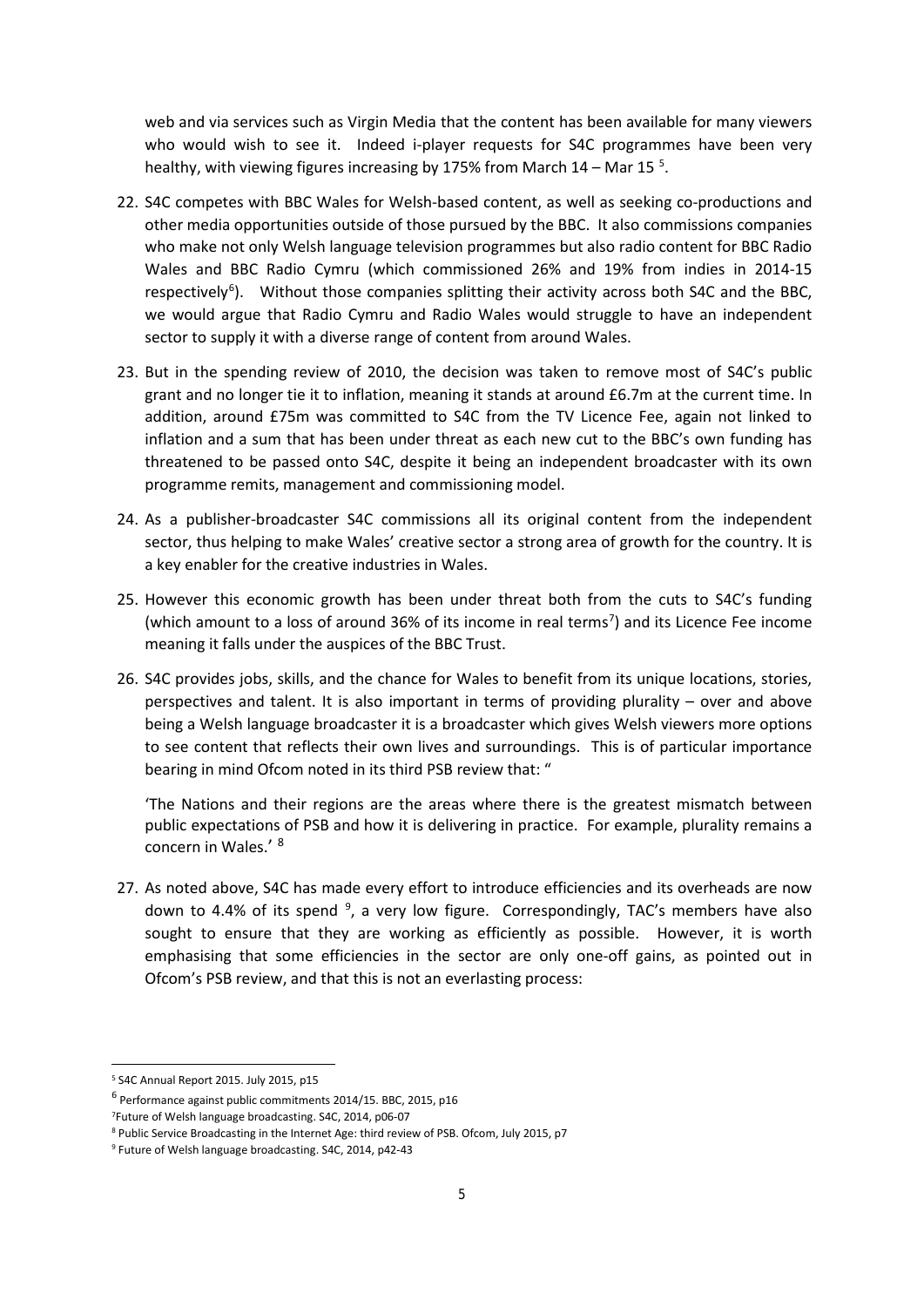'analysis suggests that demand for production staff and studio costs is now increasing, and savings – in terms of producing the same programmes with smaller crews and fewer filming days - have largely been realised.' [10](#page-5-0)

- 28. Moreover each new innovation in viewing quality, e.g. Ultra-High Definition or '4K', brings extra financial pressure to bear on producers. S4C had to close its HD service in 2012 but now needs to find ways of re-introducing it as public expectations rise in accordance with the proliferation of channels offering HD quality. S4C also needs to ensure it is available on new technology platforms to be available to Welsh speakers in the places where they choose to consume content.
- 29. To enable it to continue to invest and provide a sufficient amount of high-quality programming, S4C's funding needs to be given a one-off 10% increase to its mixed public funding from DCMS and the Licence Fee, and for this to be linked to inflation going forward (as the TV Licence Fee itself has now been).
- 30. An additional issue is that because the BBC Trust is a 'custodian' of the Licence Fee, S4C has found itself subject to scrutiny from the Trust as well as its own S4C Authority and also Ofcom. The problems of the Trust are documented above and TAC finds it as a matter of continuing concern that the Trust has, under the BBC-S4C Operating Agreement, the right 'in extremis' to withdraw S4C's funding. TAC has long argued that if anyone should have that power, it should be the Secretary of State for Culture Media & Sport. S4C is part of the UK-wide PSB ecology over which that governmental department presides.
- 31. It appears that the BBC's own governance and regulation will be fully overhauled and we would argue that if the same is done with S4C, savings could be made in terms of bureaucracy and cost by the existing regulator Ofcom to regulate the BBC and S4C. This should be done in conjunction with a proper review of S4C's remit, purpose and structure.

### **How Wales's interests are being represented during the renewal process.**

- 32. In the case of TAC specifically, the Wales Office recently hosted a constructive meeting<sup>[11](#page-5-1)</sup> between TAC and the Secretary of State for Culture Media & Sport, which enabled a large delegation to engage directly on the issues concerning the BBC and S4C. This was the latest in a series of positive Wales Office ministerial initiatives to engage with and promote our sector in recent years, including in 2014 speaking at the TAC annual general meeting, and hosting an event in Wales with UK TV commissioners and the Welsh indie sector. This year in July a showcase event for the sector was held at the Wales Office's Gwydyr House building in Whitehall.
- 33. TAC will continue to liaise with the Wales Office and DCMS, as well as working with all parties in Westminster, on which note we welcome the efforts of many MPs and Peers to raise the profile of issues regarding the Welsh indie sector and S4C, both before and during the Charter Review process.

<span id="page-5-0"></span><sup>&</sup>lt;sup>10</sup> Public Service Broadcasting in the Internet Age: third review of PSB, Ofcom, July 2015, p9

<span id="page-5-1"></span><sup>&</sup>lt;sup>11</sup> See mention in House of Commons Debate: Media Plurality in Wales. HC Deb, 13 October 2015, c79WH